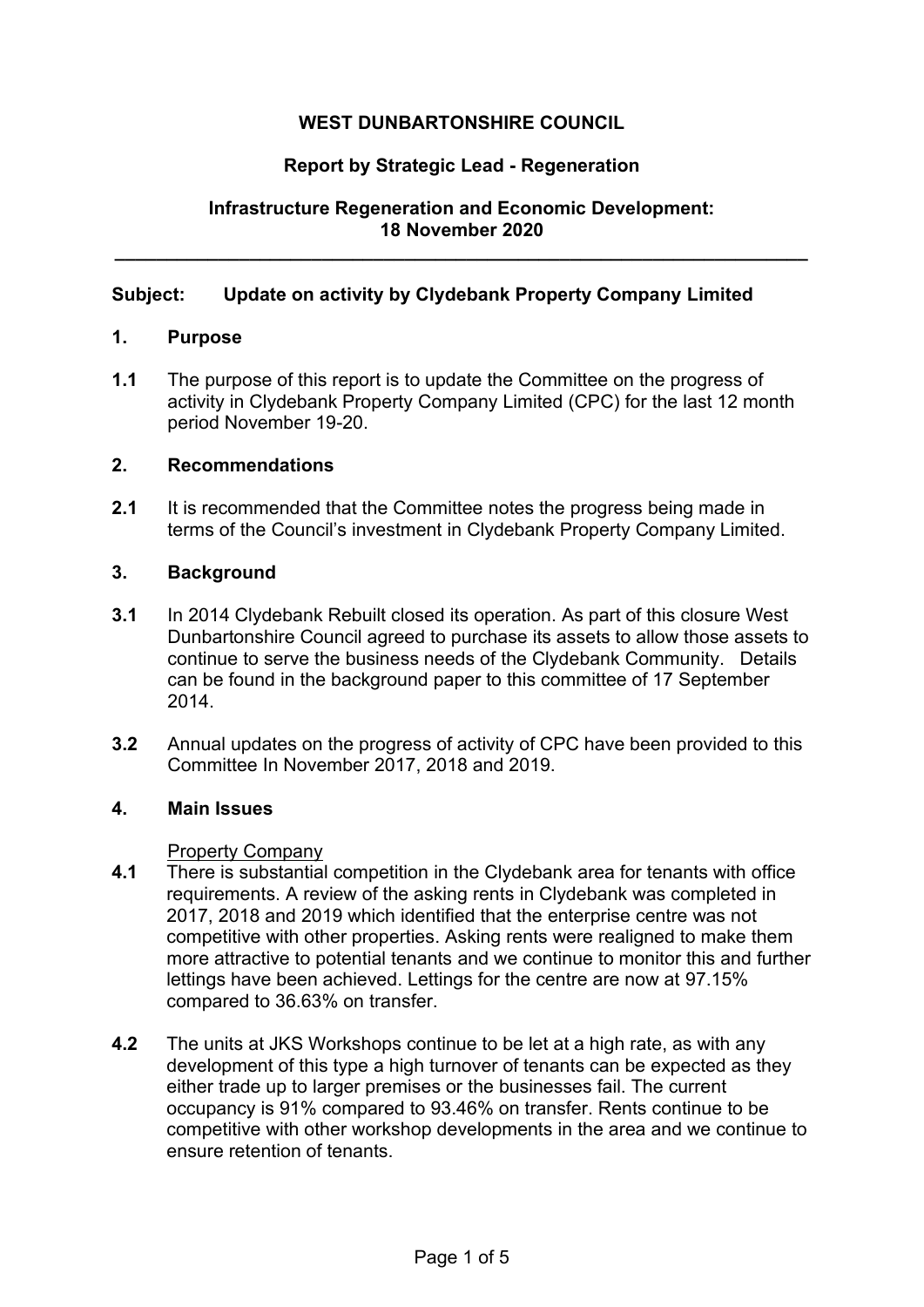**4.3** Clydebank East Workshops sit alongside the JKS work shops and the current occupancy is 100% let compared to 35.11% on transfer.

| <b>Asset</b>            | <b>Total Area</b><br>(SqFt) | Let<br>(%) |       | <b>Rental Income</b><br>(£) |         |
|-------------------------|-----------------------------|------------|-------|-----------------------------|---------|
|                         |                             | 2014       | 2020  | 2014                        | 2020    |
| <b>Titan Enterprise</b> | 13,538                      | 36.63      | 97.15 | 89,151                      | 189,599 |
| <b>Business Centre</b>  |                             |            |       |                             |         |
| <b>JKS Workshops</b>    | 21,730                      | 93.46      | 91    | 110,439                     | 129,293 |
| <b>Clydebank East</b>   | 8,641                       | 35.11      | 100   | 22,429                      | 58,750  |
| <b>Workshops</b>        |                             |            |       |                             |         |
| <b>Aurora House</b>     | 20,103                      | 0.00       | 100   | 0                           | 201,000 |
| <b>Total</b>            | 69,803                      |            |       | 222,019                     | 578,649 |

**4.4** The performance of the property estate within CPC is currently as follows:

- **4.5** The remaining development site at Queens Quay is currently being marketed with some interest at present and this will be subject to a future update when appropriate.
- **4.6** For noting other land holdings which were previously contained within the portfolio of Clydebank Rebuilt were:
	- Clyde Gate (including Change House) sold for £645,000 to Northern Marine; and
	- Clydebank East sold for £45,000 to ETi.

- **4.7 In addition to 4.7** In addition to the property trading and letting activity CPC also operates the Titan Crane. The Crane trades by attracting visits to the Crane, however the income from this activity has never been sufficient to cover the running costs of the Crane. The CPC Board has consistently considered the appropriate opening hours for the Crane in order to minimise the running costs of the Crane.
- **4.8** In December 2017 the CPC Board agreed to the temporary closure of the Titan Crane from January 2018 to March 2019 and this has been extended to facilitate the Queens Quay infrastructure works. This temporary closure allows focus full time upon the development of the Titan Crane as a successful visitor attraction and a reopening date is still to be confirmed. It should be noted that the closure period has enabled a programme of essential repairs and maintenance to be carried out together with consideration of it's future operation.
- **4.9** The overarching aim of the Titan Crane Action Plan is to increase the revenue generating potential of the Titan Crane and reduce the financial dependency on the wider CPC budget. To achieve this there are five main action areas: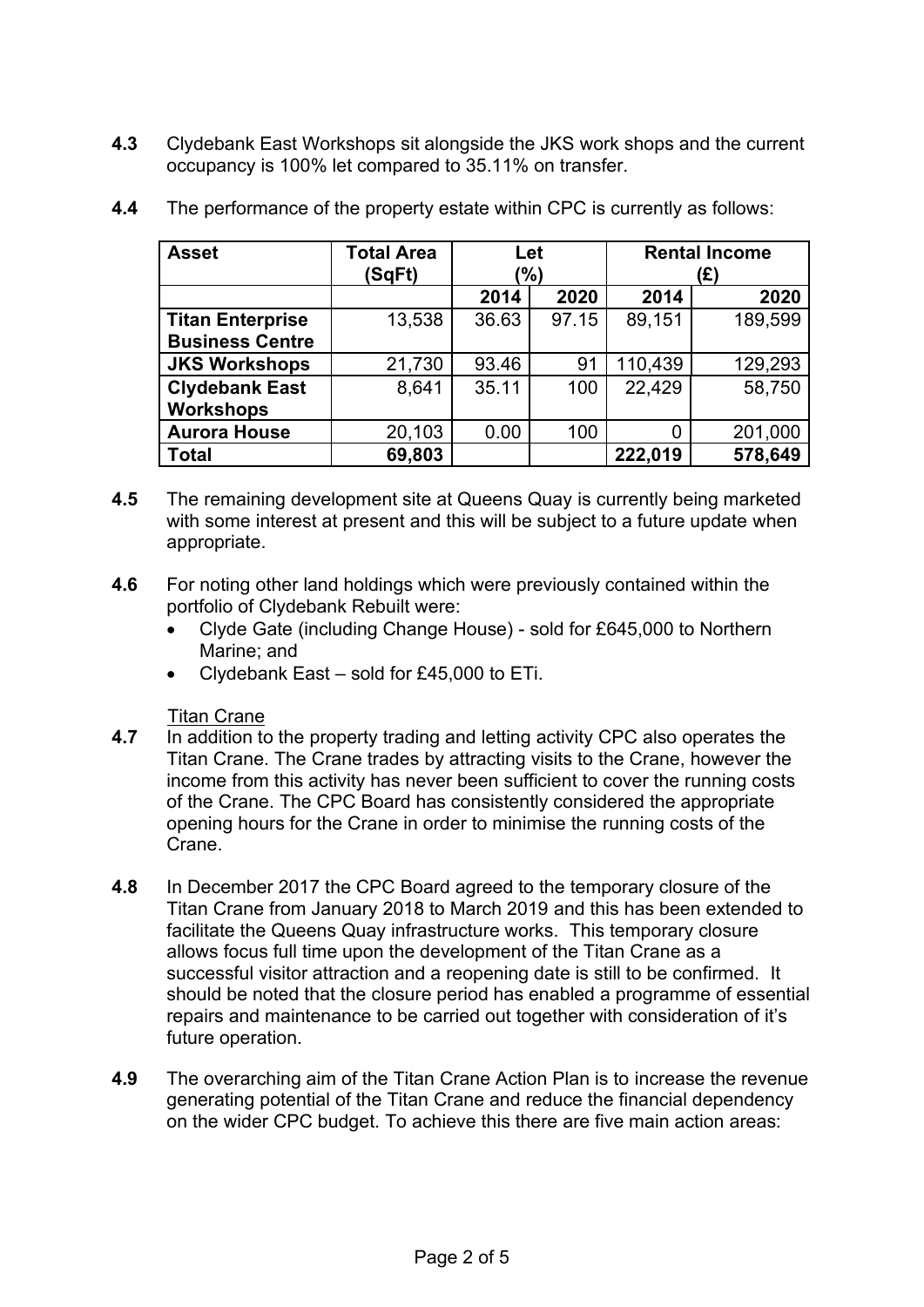- Increase the footfall of visitors to the Crane;
- Secure external funding;
- Preserve an international heritage asset for use by the local community and wider groups;
- Offer an improved and expanded heritage space that will enhance the visitor experience; and
- Review operating procedures and introduce new more efficient ways of working and implement changes prior to the opening season.
- **4.10** Positive early discussions are ongoing with potential external funders including the Heritage Lottery Fund and Historic Scotland to discuss potential funding to develop the visitor experience at the Titan Crane, congnisance must be taken going forward of the impact upon funding opportunities of Covid-19 in the immediate to medium term.
- **4.11** During the Titan closure, a maintenance visit is undertaken each week by one of the Heritage Guides and ongoing maintenance is being carried out as required.

## **5. People Implications**

**5.1** There are no people implications arising from this report.

## **6. Financial and Procurement Implications**

**6.1** Since the Council took ownership of CPC the audited trading position after tax has been as follows:

| <b>Financial</b><br>Year | Profit/(Loss) | <b>Distributable Reserve</b> | Dividend paid |
|--------------------------|---------------|------------------------------|---------------|
| 2014/15                  | £0.298m       | £0.227m                      |               |
| 2015/16                  | £0.077m       | £0.304m                      |               |
| 2016/17                  | $(E0.289m)^*$ | £0.451m                      | £0.164m       |
| 2017/18                  | £0.047m       | £0.343m                      | £0.043m       |
| 2018/19                  | (E0.028m)     | £0.397m                      | £0.050m       |
| 2019/20                  | £0.061m       | £0.475m                      | £0.050m       |

**\***Loss in 2016/17 due to accountancy adjustments to implement the Financial Reporting Standard FRS102, resulting in removal of particular non distributable reserves.

**6.2** The expectation is that the organisation will generate a surplus which should generate a dividend to the Council. The Council's budget assumed a dividend would be received from CPC each year from 2016/17 onwards (future projections assume £0.050m per annum). The company has continued to trade with increased levels of operational estate being let and following the approval of the audited accounts, the Board has agreed to provide the Council with dividends as noted above.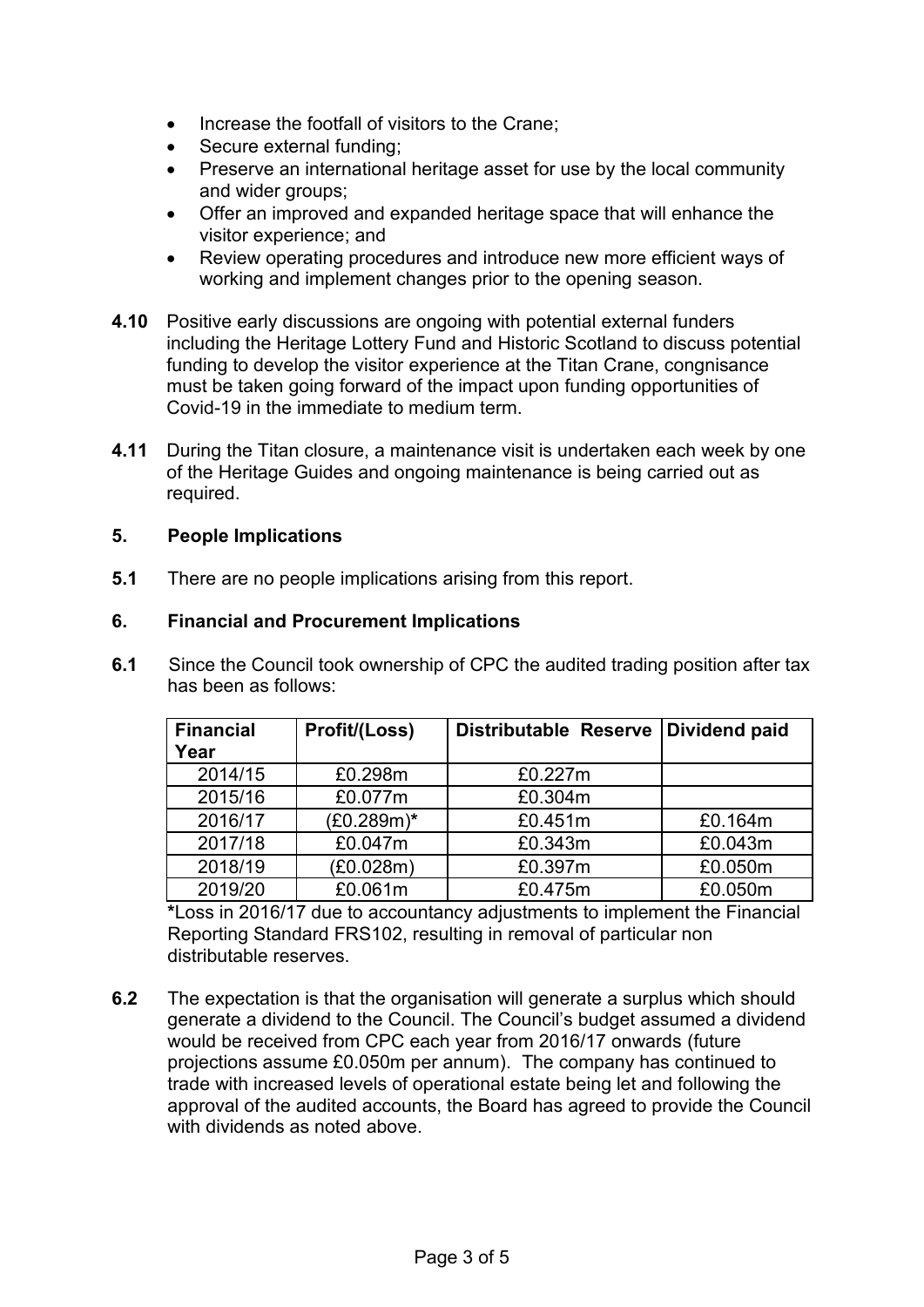- **6.3** The Council acquired CPC for £264,000 as an investment, which was substantially lower than the maximum sum approved by Council of £800,000. Since its acquisition CPC has absorbed new costs charged from the Council associated with the running of its assets. This has inevitably reduced the surplus position of CPC, however the services would have been required to have been funded from elsewhere if not provided by the Council.
- **6.4** There are no procurement issues associated with this report

## **7. Risk Analysis**

- **7.1** The ownership of CPC is a low-level risk to the Council. The purchase price was minimal, given the assets owned by CPC. The ongoing position is likely to remain favourable with likely dividends being provided to the Council.
- **7.2** The main risk to CPC and therefore the value of the Council's ownership lies in the Titan Crane and the potential for significant costs should any major structural repairs, etc. be required. CPC attempts to mitigate against this risk by maintaining the crane and undertaking appropriate inspections on a regular basis.

## **8. Equalities Impact Assessment (EIA)**

**8.1** No significant issues were identified in relation to equality impact screening previously carried out.

## **9. Strategic Environmental Assessment**

**9.1** A Strategic Environmental Assessment is not required

### **10. Consultation**

**10.1** Consultation was undertaken with officers within Regeneration, Resources, Regulatory, Communications, Culture & Communities and Finance.

### **11. Strategic Assessment**

**11.1** The company will continue to significantly contribute to improving economic growth and employability; and improving local housing and environmentally sustainable infrastructure.